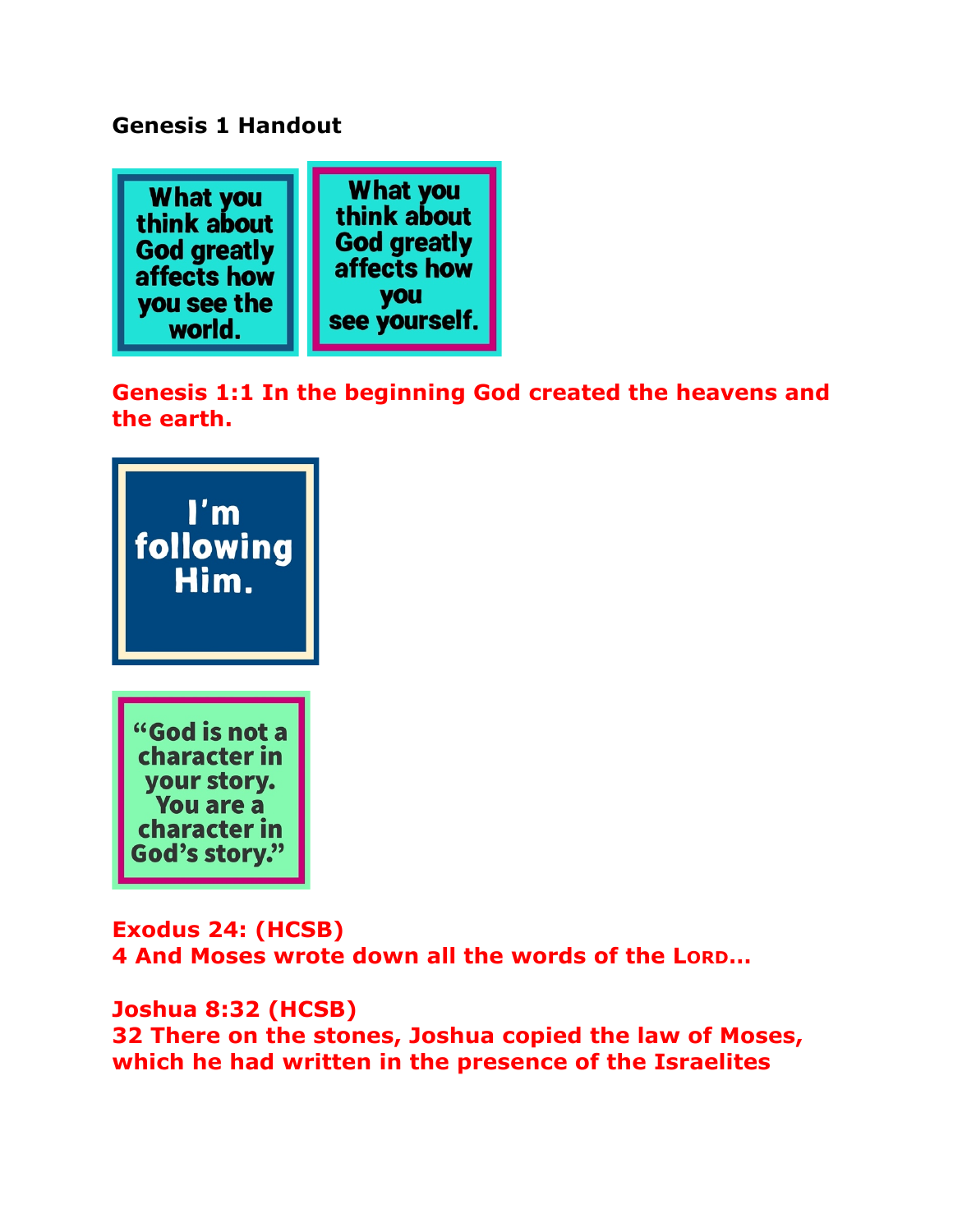**In John 5:45–47, Jesus states, "Do not think that I will accuse you before the Father; the one who accuses you is Moses, in whom you have set your hope. For if you believed Moses, you would believe Me; for he wrote of Me. But if you do not believe his writings, how will you believe My words?"**

**Don Stewart - We have seen that Moses could have written Exodus through Deuteronomy based upon his own eyewitness testimony. But what about Genesis?** 

**The events at the conclusion of the Book of Genesis occurred some three hundred years before Moses was born.In addition, when the heavens and the earth were created there was nobody around to observe it except for God, and possibly His angelic host.** 

**How then could Moses write about the original creation and the rest of the events in Genesis? Obviously he had to depend upon sources. What were these sources?**

# **Direct Revelation**

**One possible answer to this question is that Moses could have received direct revelation from God as to what happened in the beginning. This would be consistent with the way God has revealed Himself in other parts of Scripture.**

**For example, God revealed the future to the prophets, such as Isaiah and Jeremiah. It is, therefore, certainly possible that He could have told Moses what had happened in the past as He told others what would happen in the future.**

#### **Records Kept From Beginning**

**There is also the likelihood that records of God's dealings with humanity were kept from the beginning.**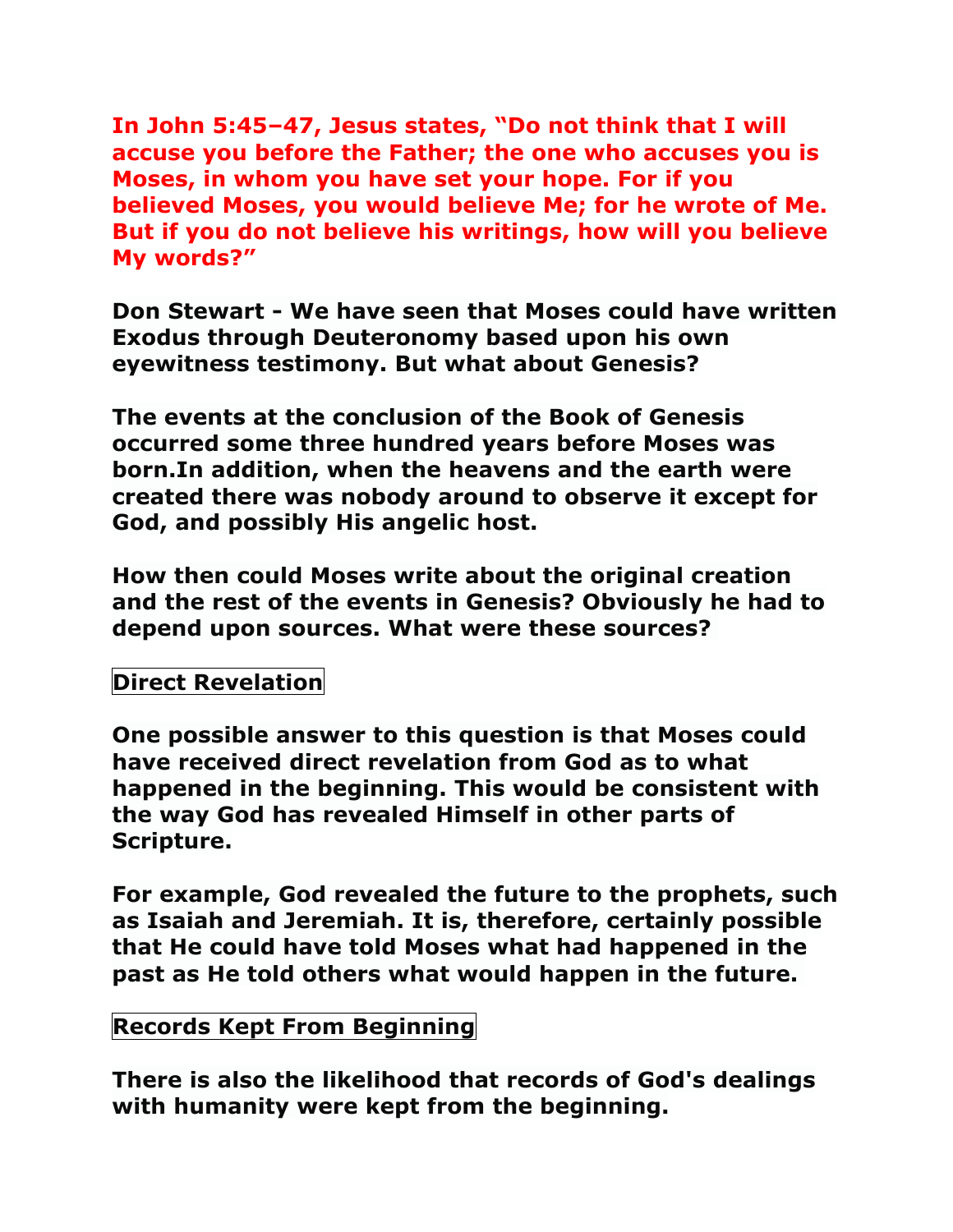**The personal touch in which we find these events recorded, such as Abraham's prayer for Sodom, and his offering of Isaac, gives evidence that what we have are firsthand accounts.** 

**We know that Abraham came from a country where reading and writing were common.** 

**It is possible that he could have collected any earlier records and brought them with him.** 

**Scripture also tells us that Abraham gave all that he had unto Isaac (Genesis 25:5). It is possible that records from earlier times were among his possessions.**



**He would** create a nation specifically for Jesus to be born from

**Genesis 1: 1 In the beginning…**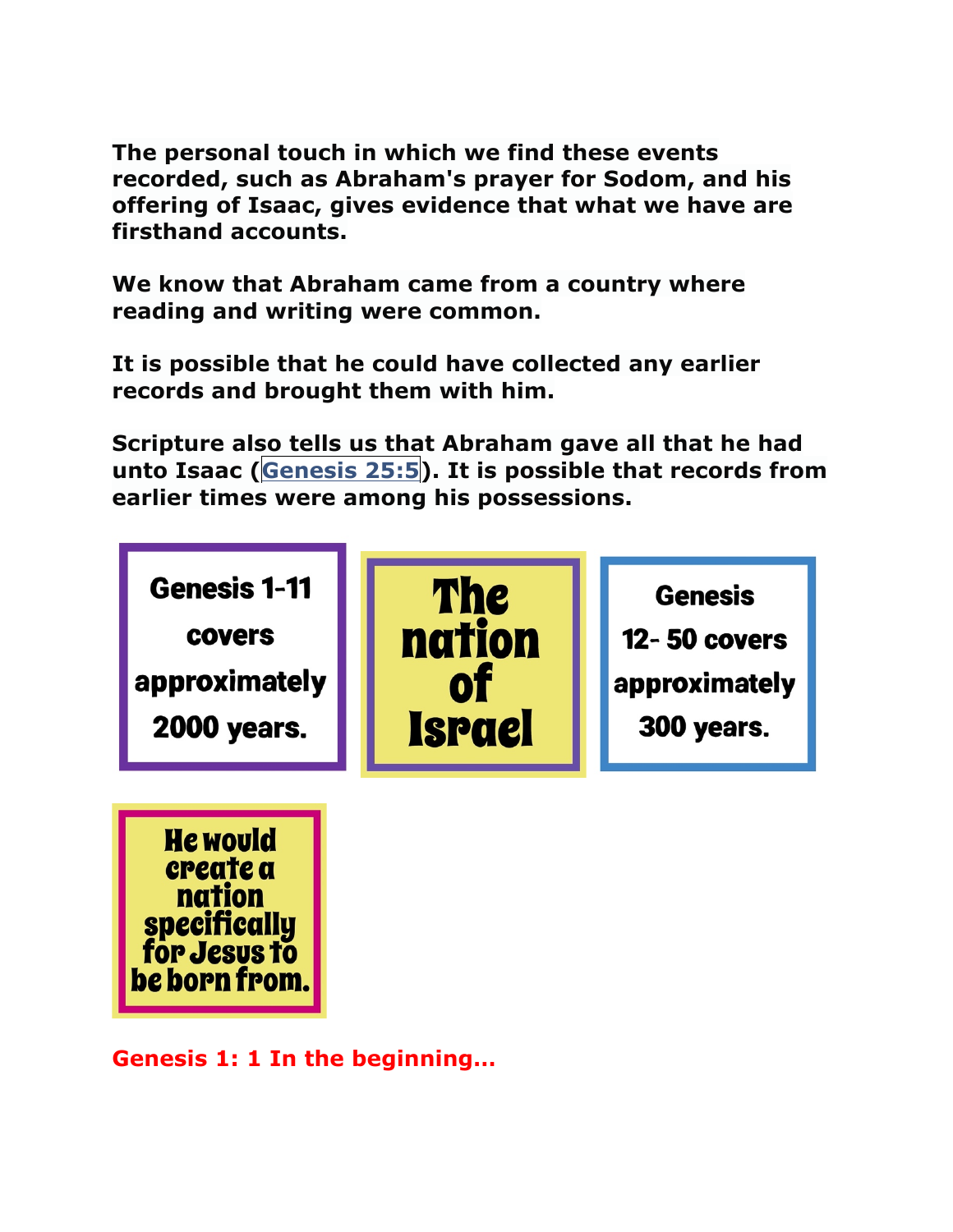### **John 17:24 (HCSB)**

**24 Father, I desire those You have given Me to be with Me where I am. Then they will see My glory, which You have given Me because You loved Me before the world's foundation.** 

#### **Ephesians 1:4 (HCSB)**

**4 For He chose us in Him, before the foundation of the world, to be holy and blameless in His sight….**

#### **Titus 1:**

**2 in the hope of eternal life that God, who cannot lie, promised before time began.** 

#### **Job 38:1–7 (HCSB)**

**1 Then the LORD answered Job from the whirlwind. He said: 2 Who is this who obscures My counsel with ignorant words?** 

**3 Get ready to answer Me like a man; when I question you, you will inform Me.** 

**4 Where were you when I established the earth? Tell Me, if you have understanding.** 

**5 Who fixed its dimensions? Certainly you know! Who stretched a measuring line across it?** 

**6 What supports its foundations? Or who laid its cornerstone** 

**7 while the morning stars sang together and all the sons of God shouted for joy?** 

**In** *Psalm 90:2* **we read: "Before the mountains were brought forth, or ever You had formed the earth and the world, even from everlasting to everlasting, You are God."**

## **Genesis 1: 1 In the beginning God…**

**Our universe is what scientists call a "helio-centric" universe – ("helios" = sun). That means sun is the center.**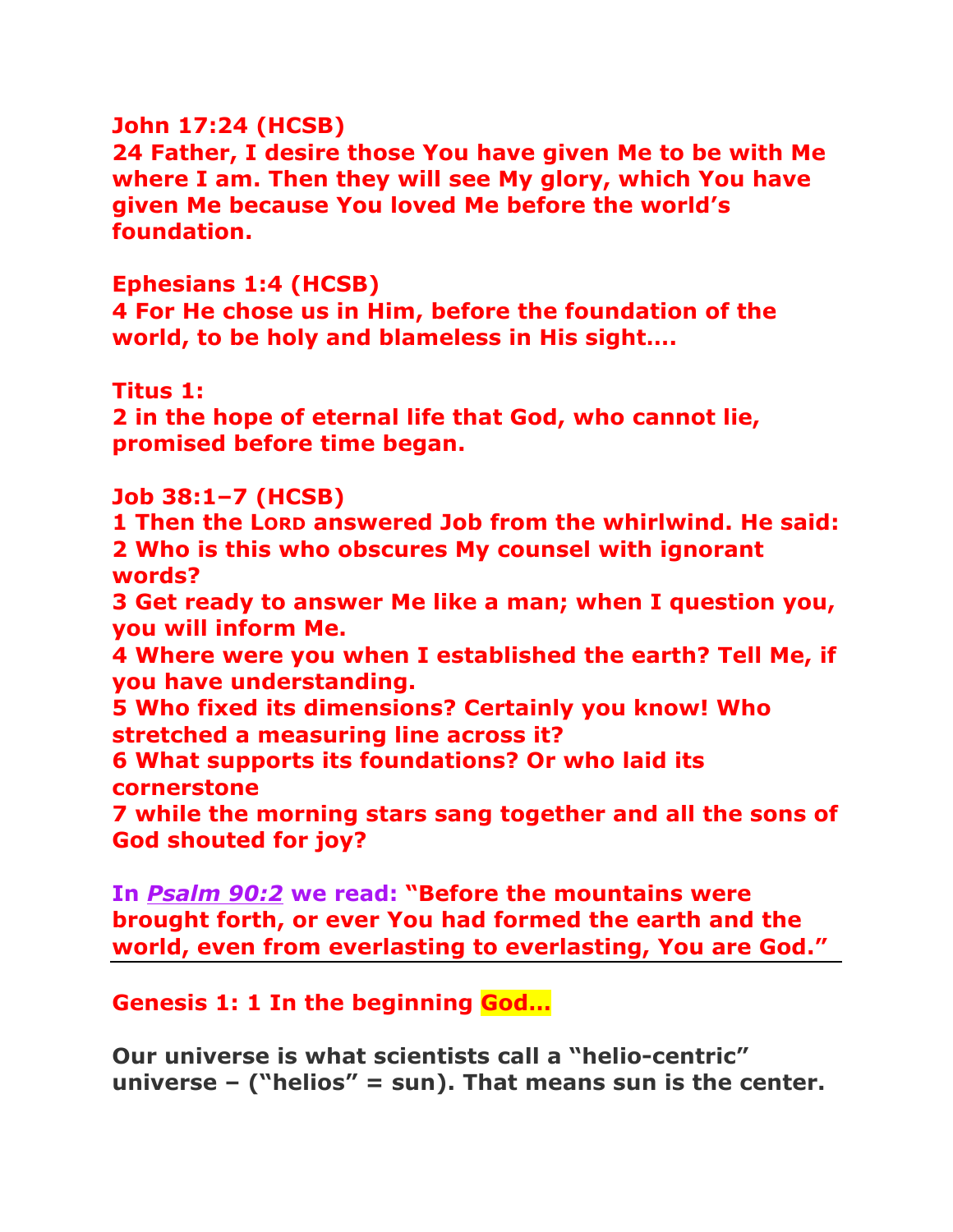**In our solar system, everything revolves around the sun all the planets, everything. The sun gives us light; and without it, nothing would live. The sun is central in our universe; everything revolves around it.**

**Now for some years, many people thought that the Earth was the center of the universe, and that everything revolved around us. That caused some problems that were never solved until they came to understand that the earth is not the center of the universe, the sun is.**

**One of the big problems people have today is that they have made the same kind of mistake about the spiritual center of our universe.** 

**We tend to be "ego-centric" ("ego" means "I") — that everything revolves around ME.We want a God who revolves arounds us; a Bible that revolves around us; a religion that revolves around us.** 

**Well, the Bible has news for you: it's not all about you! Life is NOT an "ego-centric" enterprise; it is THEO-Centric!** 

**GOD is the center of our existence. He is like the "sun" of our universe. It all revolves around GOD, not us! "In the beginning, God …".**

**Back in the 1980's Pastor Rick Warren wrote a book that became a best-seller: The Purpose-Driven Life. People like and dislike various things about that book, but I will say one thing: it has a great opening line of its own, that gets right to the heart of the matter.**

**Its very first words are: "It's not about you."**